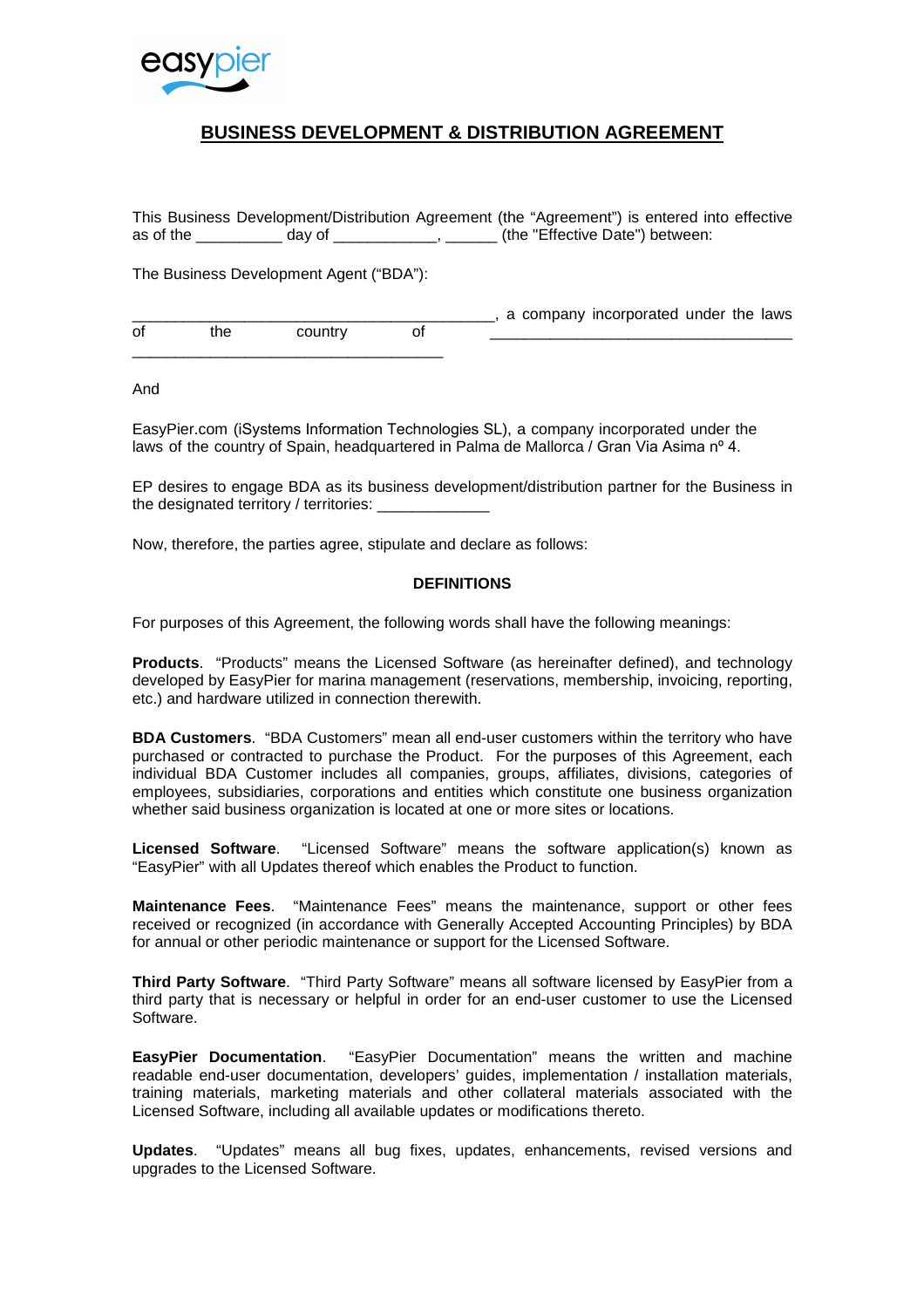

## **GRANT OF LICENSE AND RESTRICTIONS**

**Distribution License and Term**. Subject to the terms and conditions of this Agreement, EP hereby grants to BDA and BDA hereby accepts an exclusive, non-transferable license to sell, display, distribute, market and promote the Licensed Software solely within the Territory for a period commencing on the date of this Agreement for a period of 2 years.

**Restrictions**. BDA shall not, nor shall BDA allow any third party to, reverse engineer, decompile or disassemble the Licensed Software. EP shall not provide license to Sell, display, distribute, market and promote the Licensed Software / Product through any other Party to BDA's existing customers during the existence of this Agreement.

**Ownership**. BDA hereby acknowledges that EP retains all right, title and interest in and to the copyrights and other intellectual property rights in the Product, the Licensed Software and EP Documentation, except for the rights expressly granted herein. Each party shall bear the cost of registering and maintaining its own trademarks, copyrights and other applicable intellectual property rights as described hereunder, and each party agrees to cooperate with the other party as reasonably needed to protect such rights.

**Documentation and Marketing Materials**. BDA shall be able to display and distribute the EP Documentation as reasonably needed to use, support, maintain, market and distribute the Product and the Licensed Software, as permitted hereunder.

**Marketing and Trademarks**. EP shall permit BDA to use any EP Trademarks solely in connection with the display, distribution, marketing and promotion of the Product and under such terms and conditions as EP, in its sole discretion, may establish. BDA will, in its sole discretion, establish a marketing and branding program for the Project subject to EP's right, in its reasonable discretion, to approve same. All costs and expenses of marketing, promotion and branding of the Product shall be borne by BDA.

#### **TRAINING, SUPPORT, IMPLEMENTATION AND SOFTWARE MAINTENANCE SERVICES**

**Training** – EASYPIER will provide training in the use, implementation and support of the Product to employees and agents of BDA at standard training sessions held by EASYPIER via the web. Such training will be provided by EASYPIER's as needed. All travel or other expenses for BDA personnel associated with same shall be borne by BDA.

**Installation and Implementation**. BDA shall solely be responsible for implementation and training of the Product to BDA Customers. EP shall provide the installation and hosting of EasyPier Software and second line or back-up support or other reasonably requested services relating to BDA's installation and implementation.

**Support**. BDA shall be solely responsible for providing all support for the Product to its customers. EP shall provide second line or back-up support or other reasonably required services relating to BDA's support.

**Maintenance**. EP shall provide to BDA Customers all Updates and improvements made to the Licensed Software as long as the BDA Customer is in contract with BDA

**End-User License**. At the time of installation of the Product by BDA with any BDA Customer, BDA shall ensure that each BDA Customer has read and agreed to the terms and conditions of, and validly executes any end-user agreement contained with each Product sold. Such end-user agreement may be either in paper hard copy format or electronic format which will require the BDA Customer to agree to such terms via an online registration process.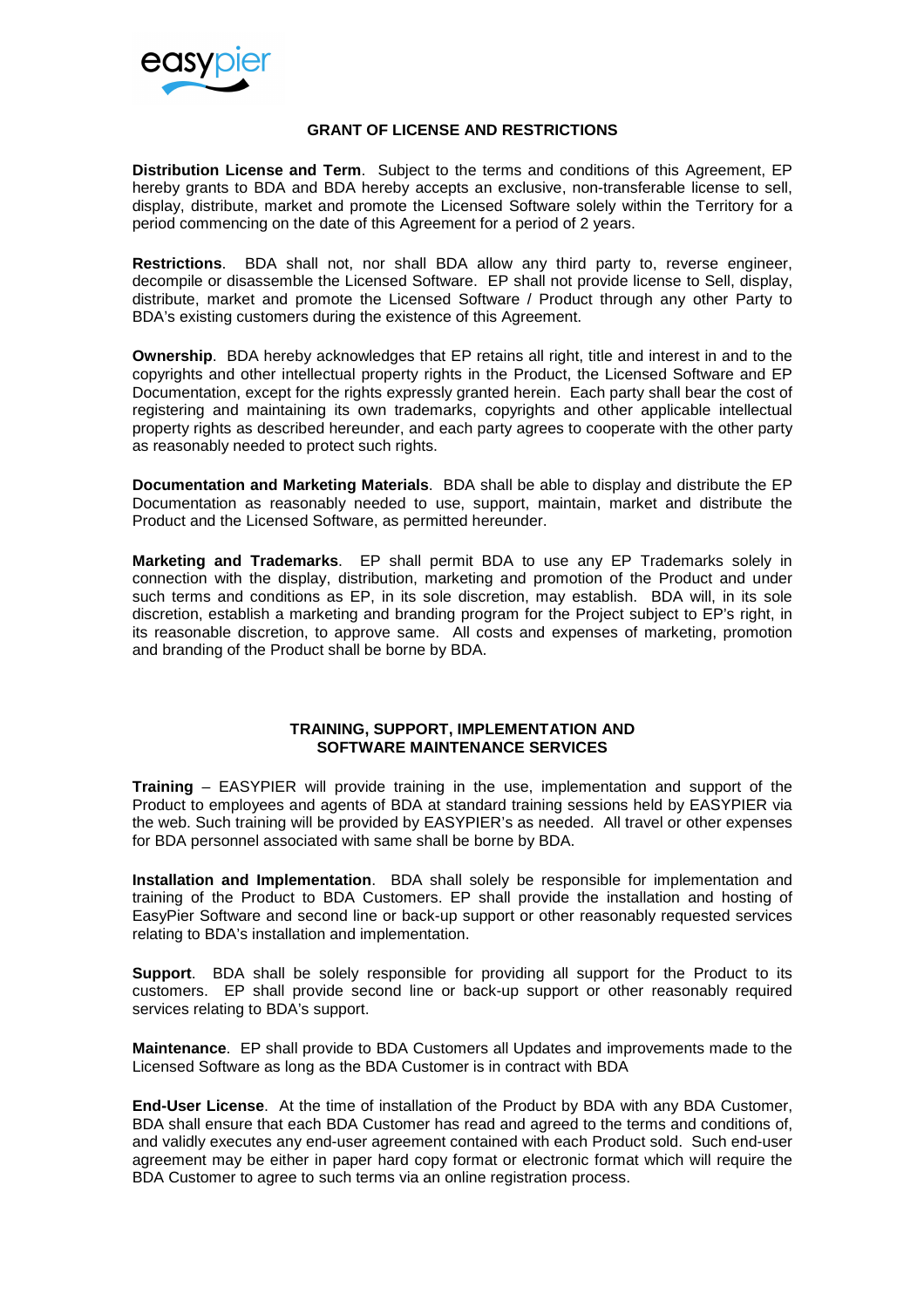

#### **WARRANTIES AND REPRESENTATIONS**

**Virus Warranty**. EP represents and warrants that the Licensed Software, as delivered to BDA, does not contain any virus or other computer software code, routines, data or hardware components designed to disable, damage, impair or erase the Licensed Software, or any other software, hardware or data.

**EP's Warranty Disclaimer**. THE WARRANTIES SET FORTH ABOVE ARE IN LIEU OF ALL OTHER WARRANTIES, EXPRESS OR IMPLIED, WHICH ARE HEREBY DISCLAIMED AND EXCLUDED, INCLUDING WITHOUT LIMITATION, ANY WARRANTY OF MERCHANTABILITY OR FITNESS FOR A PARTICULAR PURPOSE. EP MAKES NO REPRESENTATIONS OR WARRANTIES CONCERNING OR RELATING TO BDA'S ABILITY TO SELL, INSTALL OR SERVICES THE LICENSED SOFTWARE UNDER THE LAWS OF THE TERRITORY.

**Limitation on Damages**. EXCEPT FOR ANY BREACH OF THE (A) CONFIDENTIAL OBLIGATIONS HEREUNDER, OR (B) PROHIBITIONS IN RESTRICTIONS OF THIS AGREEMENT, NEITHER PARTY, ITS AFFILIATES, AGENTS, EMPLOYEES OR SUBDISTRIBUTORS SHALL HAVE ANY LIABILITY OF ANY KIND FOR LOST PROFITS, OR ANY SPECIAL, INDIRECT, INCIDENTAL OR CONSEQUENTIAL LOSSES OR DAMAGES UNDER OR AS A RESULT OF THIS AGREEMENT, EVEN IF SUCH PARTY SHALL HAVE BEEN ADVISED OF THE POSSIBILITY OF SUCH POTENTIAL LOSS OR DAMAGE BY THE OTHER PARTY OF ANY THIRD PARTY.

#### **CONFIDENTIALITY**

**NDA** – Non-disclosure agreement – An NDA is also signed as an annex to this contract, detailing all aspects of the actual EP business and the terms in which the information supplied by EP to BDA can be used ONLY for the purpose of this joint venture.

### **TERM AND TERMINATION**

**Term**. This Agreement shall take effect on the Effective Date and shall continue in force for a period commencing on the Effective Date for a period of Two (2) years. Additionally this Agreement may be terminated by either party, at any time, upon 60 days prior written notice.

**Other conditions for termination**. EP makes a great effort to maintain the image and product quality and service to its customers. BDA is committed to maintaining the same levels of quality to its customers, a continued absence of service delivery may assume (after corresponding notifying and warning) the termination of the contract. EP reserves the right to contact directly with the end customer to address deficiencies caused by the DBA

**Option to Extend Agreement**. Provided BDA is in compliance with all the terms of this Agreement and provided BDA advises EP in writing prior to the Termination Date, BDA may extend the terms of this Agreement for an additional one year periods.

**Rights and Obligations on Termination**. In the event of termination of this Agreement for any reason, the following shall apply:

- (a) Neither party shall be released from the obligation to make payment of any and all amounts due and payable pursuant to this Agreement, including but not limited to, those then due and thereafter to become due.
- (b) The license to display distributes market and promotes the Product and the Licensed Software in this Agreement shall terminate.